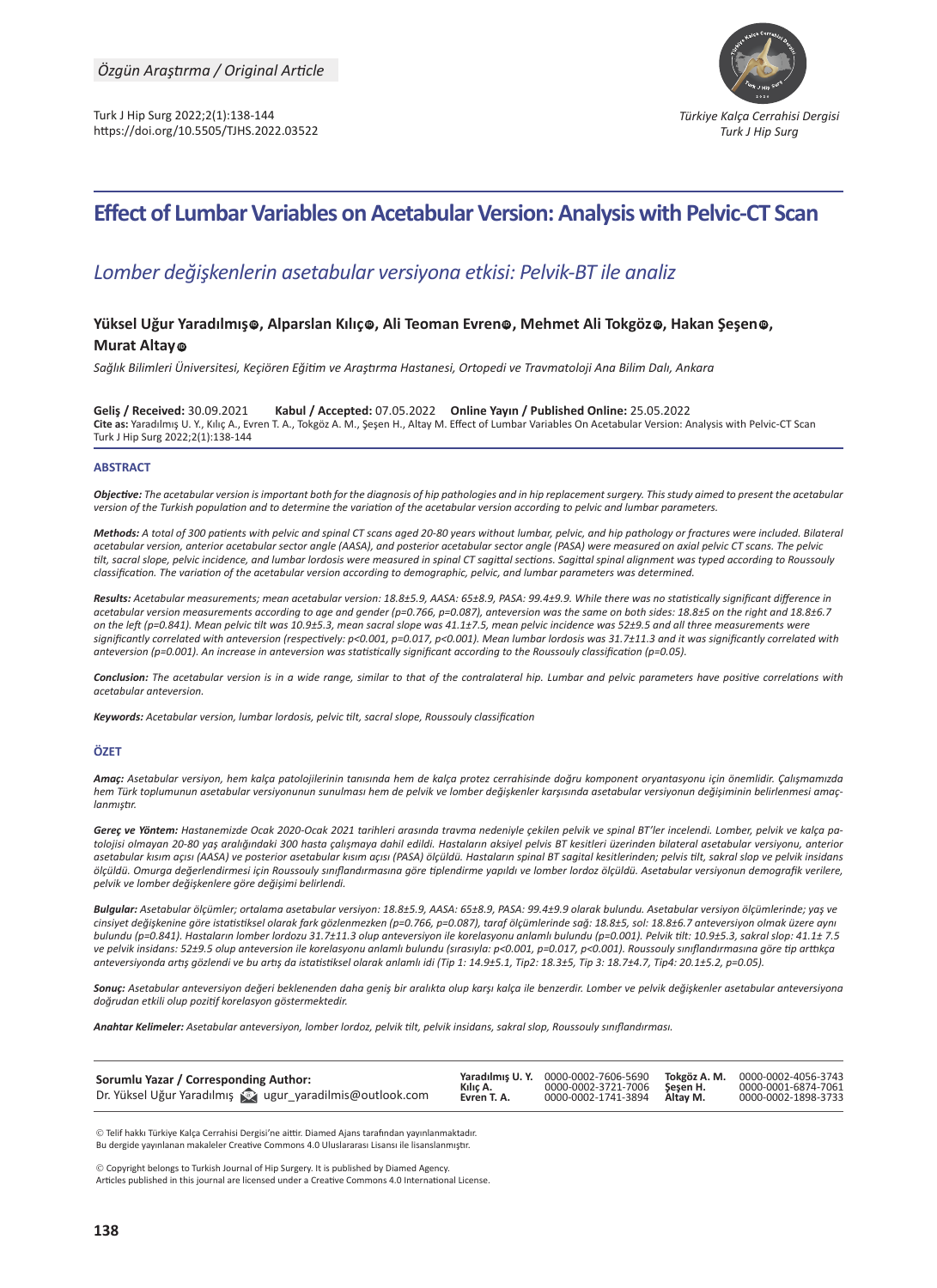#### **INTRODUCTION**

The acetabular version is important both in the diagnosis of hip pathologies and hip surgery. The abnormal acetabular version has been associated with a variety of pathological hip conditions such as labral tears, femoroacetabular impingement (FAI), and hip osteoarthritis.<sup>1-4</sup> Recognition and appropriate treatment of abnormal acetabular version are crucial to prevent irreversible hip damage. Acetabular orientation is of great importance in hip reconstruction surgery. Knowledge of the spatial orientation of the native acetabulum can prevent malposition of the acetabular component, which can lead to increased wear and instability in the case of total hip arthroplasty (THA). $5, 6$ 

The anatomical orientation of the acetabulum in the horizontal plane is called version, which is around 20 degrees anteversion.<sup>7, 8</sup> Acetabular anteversion is affected by many variables such as ethnic and epidemiological characteristics. The most well-known examples are the positive correlation of acetabular version with increasing age and higher values in women.<sup>9</sup>

The hip is in a dynamic and complex interaction with both the spine and the pelvis. Spinopelvic mobility is questioned more in the current literature and both lumbar, pelvic, and hip parameters change with the position of the patient. Adaptation processes are performed from standing to sitting; the sacrum moves posteriorly, lumbar lordosis decreases, and acetabular anteversion increases.<sup>10</sup> The position of the pelvis in the static position also affects the acetabular version, as does whether it is in antevert, neutral, or retrovert position. When the pelvis is retroverted (increased posterior pelvic tilt), the acetabular version increases.<sup>11</sup> Lumbar typing was defined by Roussouly and is used for lumbar evaluation.<sup>12</sup> The effect of lumbar typing on the hip version is not clear. The supine position is frequently used both for diagnostic magnetic resonance imaging (MRI) position and for lateral surgical approach in hip arthroplasty. The effect of patients' lumbar and pelvic parameters on the acetabular version will add innovation to the literature for measurements in CT in the supine position.

This study aimed to present the acetabular version of the Turkish population with the epidemiological variables and to determine the change of acetabular anteversion versus lumbar variables.

#### **MATERIAL – METHOD**

This retrospective, observational study was conducted in Kecioren Health Practice and Research Hospital, and ethical approval was obtained from the same hospital. We evaluated pelvic and spinal CT scans performed in our hospital between January 2020 and January 2021. A total of 300 patients aged 20- 80 years without lumbar, pelvic, and hip pathology or fractures were included. Patients who have a hip fracture (n=4), vertebral fracture (n=4), and pelvic fracture (n=2) were excluded from the study. Bilateral acetabular version, anterior acetabular sector angle (AASA), and posterior acetabular sector angle (PASA)



**Figure 1.** Acetabular measurements; right acetabulum: angle between blue lines is acetabular version (red line: horizontal line joining the posterior margins of both acetabula), left acetabulum: ASA and PASA measurements

were measured on axial pelvis CT scans **(Figure 1).**  CT acetabular version measurement technique; axial cut extending through the center of a best-fit circle on the central coronal reconstructed cut (inset image) was used to calculate the equatorial acetabular version. The acetabular version angle between a line drawn tangential to the anterior and posterior walls of the acetabulum and a horizontal line joining the posterior margins of both acetabuli.<sup>13</sup> The angle from the perpendicular axis was obtained by subtracting this angle from 90°. The AASA and PASA were measured in the equatorial plane in the axial plane sections, just as Anda et al. had performed.<sup>14</sup> The AASA measurement is the measurement of the angle be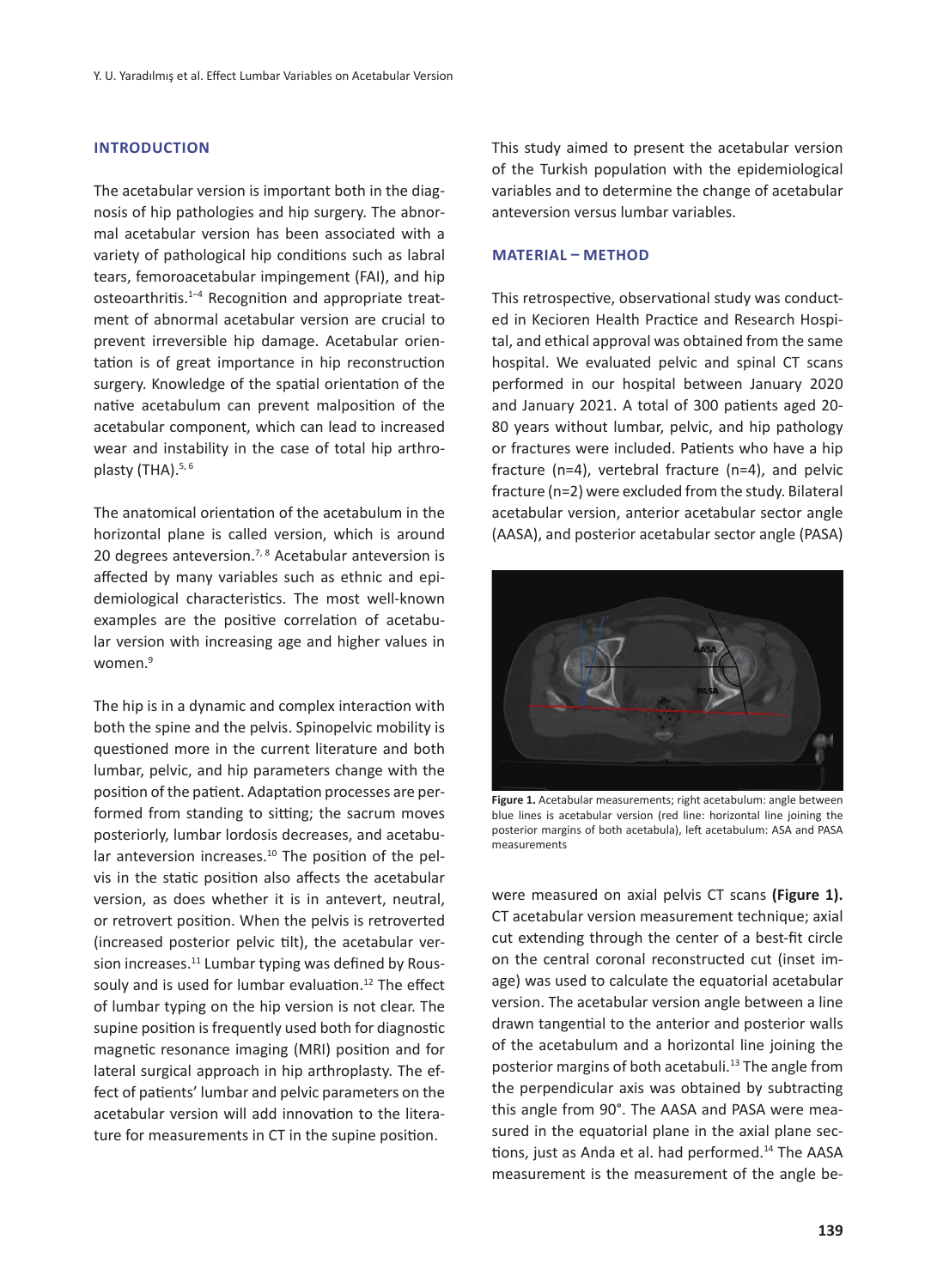tween a line connecting the anterior acetabular margin, the center of the femoral head, and intercapital centerline; and PASA ise the measurement of the angle between a line connecting posterior acetabular margin, the center of the femoral head, and the intercapital centerline.

Pelvis tilt, sacral slope, and pelvic incidence were measured on spinal CT sagittal sections.<sup>15</sup> Spine typing was done according to Roussouly classification and lumbar lordosis was measured. $12, 14$  The change of acetabular version according to demographic data, pelvic and lumbar parameters was determined.

All measurements were performed on CT scans by three different surgeons. Each surgeon measured the radiographs in sequence three times.

#### **Statistical analysis**

Data obtained in the study were analyzed statistically using SPSS v.22 software, and at a confidence interval of 95%. Qualitative data were stated as frequency distribution and quantitative data were stated as mean, minimum, and maximum values. Inter-observer and intra-observer reliability analysis of the continuous variables was performed with the intraclass correlation coefficient and 95% confidence interval. Interpretation of the data was performed, according to Koo and Li.<sup>15</sup> Kappa statistics were used to establish a relative level of agreement on the categorical variables. Interpretation of the data was performed according to Landis and Koch.<sup>16</sup> Agreement was graded as slight (κ = 0–0.2), fair (κ = 0.21–0.40), moderate (κ = 0.41–0.60), substantial (κ = 0.61– 0.80), and almost perfect (κ = 0.81–1). Compliance of the variables included in the analysis with normal distribution was analyzed with the Kolmogorov– Smirnov test. Mann-Whitney and ANOVA tests were respectively used for comparison between acetabular parameters and demographic variables. Pearson correlation test (r values) was used for correlation between parameters. Correlation between acetabular parameters with lumbar and pelvic measurements was evaluated with the Mann–Whitney U test. As the acetabular parameters in the Roussouly classification were applied with the Mann Whitney and Kruskal Wallis tests. The statistical significance value was accepted as p<0.05.

#### **RESULTS**

The mean age of the patients was 43±17.8 (20-86), 82 female and 218 male (F/M:1/2.5). Demographic parameters and radiographic measurements (the mean of Observer A, Observer B, and Observer C) are presented in **Table 1.** The measurements of the observers and the inter-observer reliability were given in **Table 2.** The results of the measurements were as follows; mean acetabular version was 18.8±5.9 (range: 6-34), AASA: 65±8.9 (range: 39-91), PASA: 99.4±9.9 (range: 75-119) **(Figure 2).** While there was no statistical difference in acetabular version measurements according to age and gender (p=0.766, p=0.087), it was the same anteversion value for the side as 18.8±5 for the right and 18.8±6.7 for the left (p=0.841). Acetabular measurements values according to gender, age, or side groups are presented in **Table 3.**

**Table 1:** Demographic and radiological measurements

|                          | Patient                |
|--------------------------|------------------------|
| Age                      | 43±17.8 (20-86)        |
| Gender (Female/Male)     | 82/218                 |
| Acetabular anteversion   | 18.8±5.9 (6-34)        |
| AASA                     | 65±8.9 (39-91)         |
| PASA                     | 99.4±9.9 (75-119)      |
| Lumbar lordosis          | $31.7 \pm 11.3$ (2-72) |
| Sacral slop              | $41.1 \pm 7.5(20-60)$  |
| Pelvic tilt              | $10.9\pm5.3$ (2-33)    |
| Pelvic incidence         | 52±9.5 (26-87)         |
| Roussouly classification |                        |
| Type 1/2/3/4             | 12/19/75/44            |



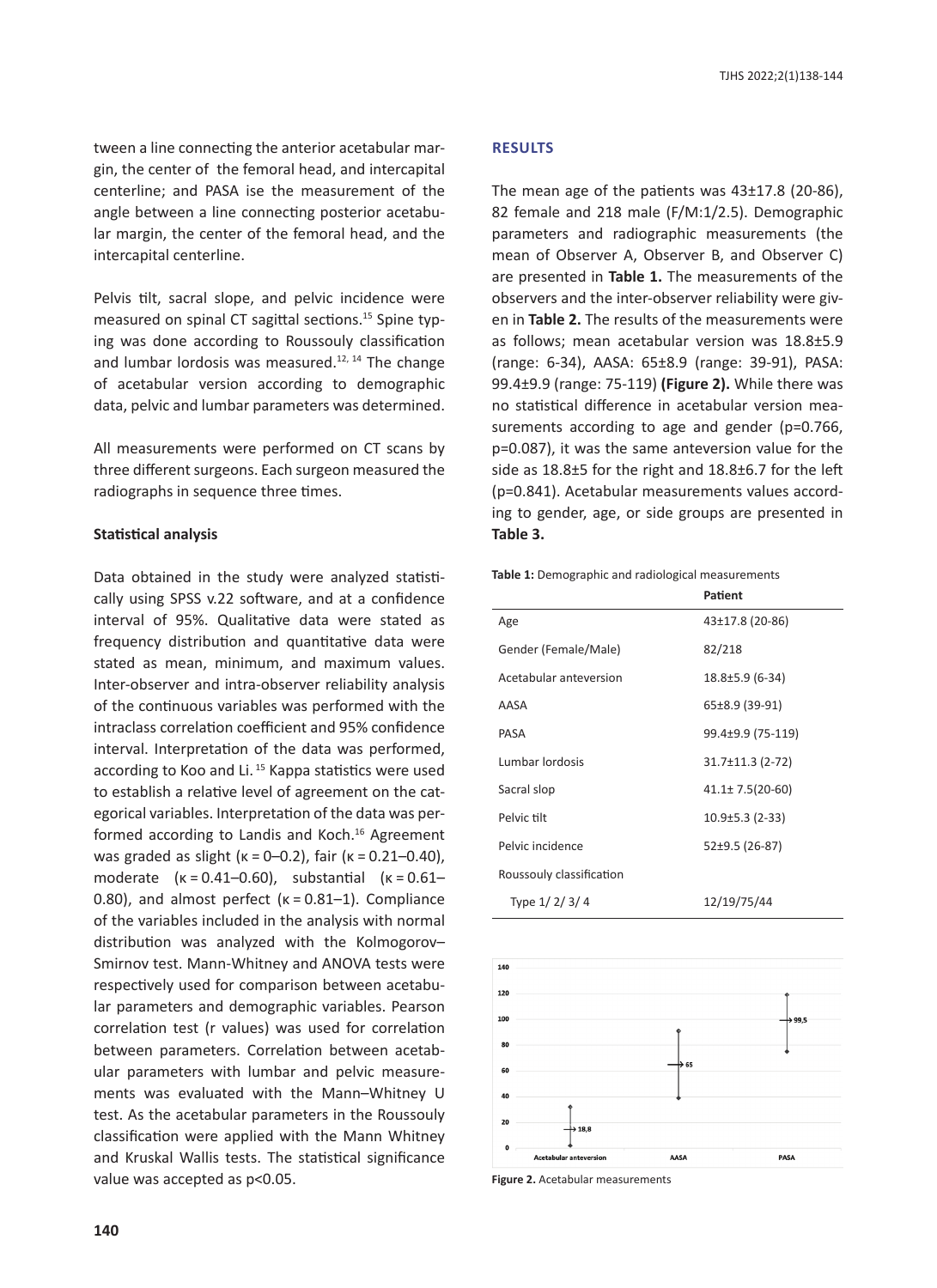| Interobserver reliability                |                   |                   |                 |                                                |                |  |  |  |  |
|------------------------------------------|-------------------|-------------------|-----------------|------------------------------------------------|----------------|--|--|--|--|
|                                          | <b>Observer A</b> | <b>Observer B</b> | Observer C      | Intraclass correlation<br>coefficient or Kappa | Interpretation |  |  |  |  |
| <b>Acetabular anteversion</b>            | $18.73 + 5.4$     | $18.89 + 5.3$     | 18.78±5.6       | $0.961(0.953 - 0.968)$                         | Perfect        |  |  |  |  |
| AASA                                     | 64.45±8.8         | 65.21±8.9         | $65.26 \pm 9.2$ | 0.940 (0.928-0.951)                            | Perfect        |  |  |  |  |
| <b>PASA</b>                              | $99.9 + 9.7$      | $99.3 + 9.9$      | 98.5±10.1       | $0.917(0.907 - 0.929)$                         | Perfect        |  |  |  |  |
| <b>Lumbar lordosis</b>                   | $32.1 \pm 11.5$   | $31.6 \pm 11.3$   | 31.4±11.1       | 0.984 (0.957-0.994)                            | Perfect        |  |  |  |  |
| Sacral slop                              | $40.2 \pm 7.7$    | $41 \pm 7.6$      | $41.4 \pm 7.6$  | $0.954(0.923 - 0.979)$                         | Perfect        |  |  |  |  |
| Pelvic tilt                              | $11.4 + 5.8$      | $10.8 + 5.3$      | $10.6 \pm 5.7$  | $0.988(0.981 - 0.997)$                         | Perfect        |  |  |  |  |
| Pelvic incidence                         | $51+9.7$          | $53.1 + 9.1$      | $52.2 + 9.5$    | 0.977 (0.957-0.994)                            | Perfect        |  |  |  |  |
| Roussouly classification<br>Type 1/2/3/4 | 12/19/75/44       | 12/19/75/44       | 12/19/75/44     | 1.000                                          | Perfect        |  |  |  |  |

**Table 2.** Variation according to acetabular measurements and demographic data

**Table 3.** Variation according to acetabular measurements and demographic data

|        | <b>Acetabular version</b> |      |                |       | AASA |      | PASA  |       |      |       |
|--------|---------------------------|------|----------------|-------|------|------|-------|-------|------|-------|
|        | <b>Patients</b>           | Mean | Std            | p     | Mean | Std  | p     | Mean  | std  | p     |
| Total  | 150                       | 18.8 | 5.9            |       | 65   | 8.9  |       | 99.4  | 9.9  |       |
| Age    |                           |      |                |       |      |      |       |       |      |       |
| <40    | 71                        | 18.4 | 4.6            |       | 63.4 | 8.3  |       | 97.4  | 9.6  |       |
| 40-60  | 46                        | 19.5 | $\overline{7}$ | 0.866 | 65.4 | 7.6  | 0.008 | 100   | 9.5  | 0.000 |
| $>60$  | 33                        | 18.5 | 6.7            |       | 67.8 | 11.1 |       | 103   | 10.1 |       |
| Gender |                           |      |                |       |      |      |       |       |      |       |
| Female | 31                        | 19.4 | 5.4            |       | 63   | 8.8  |       | 100   | 8.7  |       |
| Male   | 119                       | 18.6 | 6.1            | 0.087 | 65.5 | 8.9  | 0.020 | 99.2  | 10.2 | 0.427 |
| Side   |                           |      |                |       |      |      |       |       |      |       |
| Right  | 150                       | 18.8 | 5              |       | 65.6 | 8.9  |       | 100.4 | 9    |       |
| Left   | 150                       | 18.8 | 6.7            | 0.841 | 64.4 | 9    | 0.181 | 98.5  | 10.7 | 0.087 |

#### **Table 4.** Correlation of the lumbar parameters and acetabular version

|                           | <b>Lumbar lordosis</b> |          | Pelvic tilt |          | Sacral slop |          | Pelvic incidence |          |
|---------------------------|------------------------|----------|-------------|----------|-------------|----------|------------------|----------|
|                           | P değeri               | R değeri | P değeri    | R değeri | P değeri    | R değeri | P değeri         | R değeri |
| <b>Acetabular version</b> | $0.001*$               | 0.262    | $< 0.001*$  | $0.521*$ | $0.017*$    | 0.194    | $< 0.001*$       | 0.388    |
| ASAA                      | 0.234                  | $-0.098$ | $< 0.001*$  | $-0.304$ | 0.234       | $-0.96$  | $0.002*$         | $-0.246$ |
| <b>PASA</b>               | $0.013*$               | 0.203    | $< 0.001*$  | 0.319    | 0.054       | 0.157    | $< 0.001*$       | 0.303    |

**Table 5:** Acetabular measurements according to the Roussouly classification

|                               | Tip 1 |     | Tip 2 |     | Tip 3 |     | Tip 4 |      | D        |
|-------------------------------|-------|-----|-------|-----|-------|-----|-------|------|----------|
|                               | mean  | sd  | mean  | sd  | mean  | sd  | mean  | sd   |          |
| <b>Acetabular anteversion</b> | 14.9  | 5.1 | 18.3  |     | 18.7  | 4.7 | 20.1  | 5.2  | $0.05*$  |
| <b>AASA</b>                   | 65    | 9.8 | 68.5  | 8.3 | 65.4  | 9.5 | 64.8  | 7.8  | 0.460    |
| <b>PASA</b>                   | 94.1  | 7.3 | 101.8 | 10  | 99.4  | 7.7 | 103.3 | 10.2 | $0.015*$ |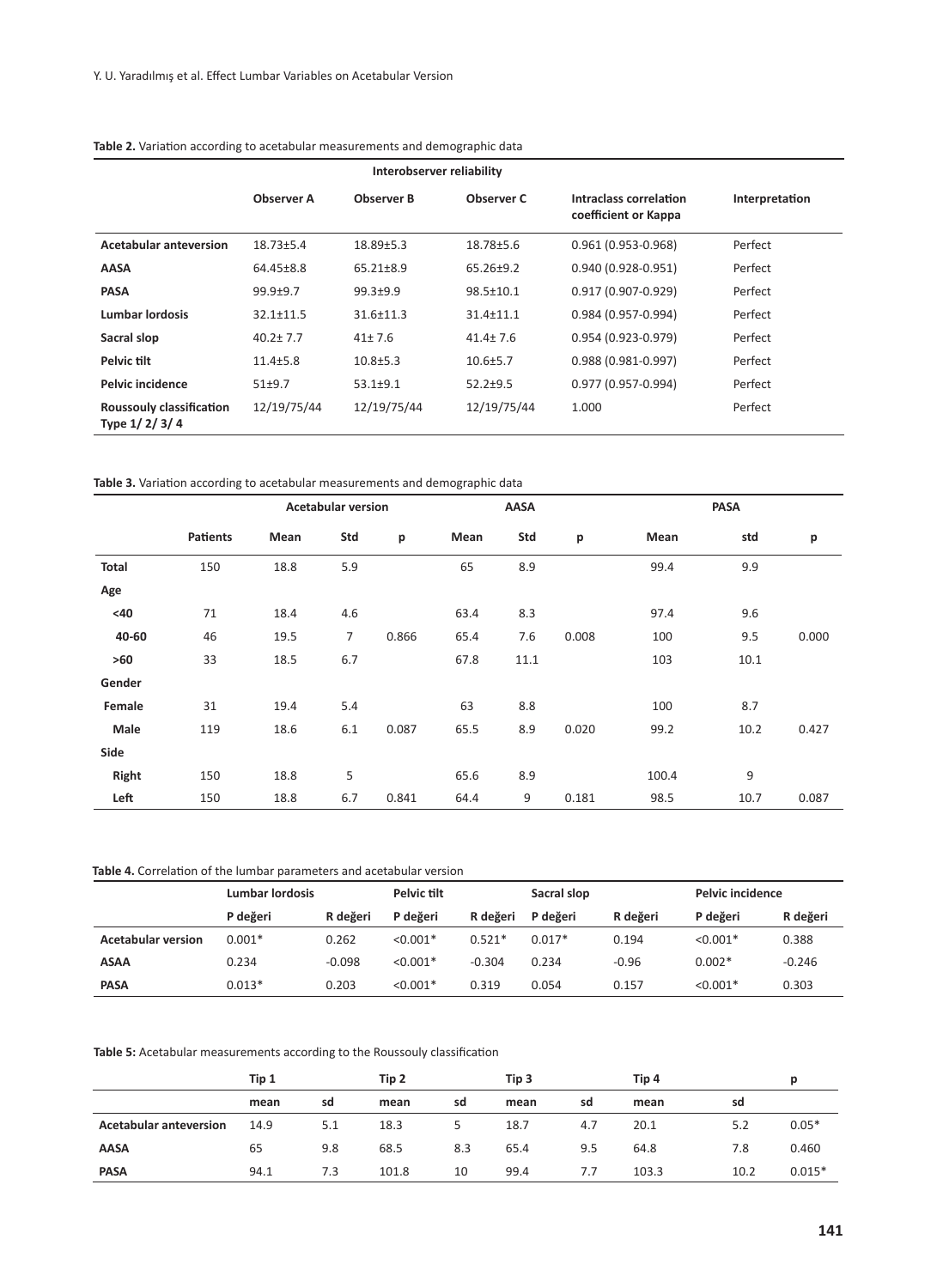

**Figure 3.** Distribution of acetabular anteversion and pelvic tilt measurements

Pelvic measurements are as follows; pelvic tilt was 10.9±5.3 (range: 2-33), the sacral slope was 41.1±7.5 (range: 20-60), and the pelvic incidence was 52±9.5 (range: 26-87) There was a significant correlation between anteversion and pelvic tilt, sacral slope, pelvic incidence (respectively: p<0.001, p =0.017, p<0.001). Lumbar lordosis and anteversion distribution are shown in **Figure 3.**

Lumbar lordosis of the patients was 31.7±11.3 (range: 2-72) and there was a significant correlation with acetabular anteversion (p=0.001, R value:0.262). Lumbar lordosis and anteversion distribution are shown in **Figure 4.** Correlation analyses between acetabular anteversion and lumbar or pelvic parameters are presented in Table 4. According to Rousouly classification; 12 patients were type 1, 19 patients were type 2, 75 patients were type 3 and 44 patients were type 4 patients. Acetabular measurements according to the Roussouly classification Type 1: 14.9±5.1, Type 2: 18.3±5, Type 3: 18.7±4.7, and Type 4: 20.1±5.2 **(Table 5).** Increasing in anteversion was statistically significant **(Figure 5).**



**Figure 4.** Distribution of acetabular anteversion and lumbar lordosis measurements



**Figure 5.** Acetabular anteversion according to Roussouly classification

### **DISCUSSION**

The acetabular version is important in both arthroplasty surgery and the etiology of hip diseases. In our study, the acetabular version was measured and it was aimed to determine the change of acetabular anteversion versus pelvic and lumbar parameters. The acetabular version has a relatively wide range, from 2 to 30, but is affected by both pelvic and lumbar variants.

Measurement of the acetabular version with CT provides more sensitive results than radiography, and Dandachii et al. also found that 3D CT measurements are more sensitive.<sup>18</sup> In determining the acetabular version with CT, the section where the measurement is made is important, the version value increases in measurements towards the caudal. For correct measurement, the assessment should be made in the cross-section where the center of the femoral head is seen. Hitschke et al. showed that measurements made at a distance of 14 mm from the center included high sensitivity and specificity.<sup>19</sup> In dysplastic hips, the cross-section where the measurement will be made is different; various measurement methods have been described.14

Although the acetabular version is accepted as 20 degrees, variables studies presented different values and ranges; Perreira et al.  $21.3 \pm 5.8$ , Wassilew et al. 18.0  $\pm$  4.7, Tannenbaum et al17  $\pm$  9 antevert.<sup>20-22</sup> The incidence of the retroverted acetabulum is controversial; ranging from 0 to 7% have been reported in the literature. Tannenbaum et al. found the incidence of retrovert acetabulum to be 0% and they emphasized the level of measurement in the study. The retroverted acetabulum was not seen in our study either. Perhaps the incidence of the retrovert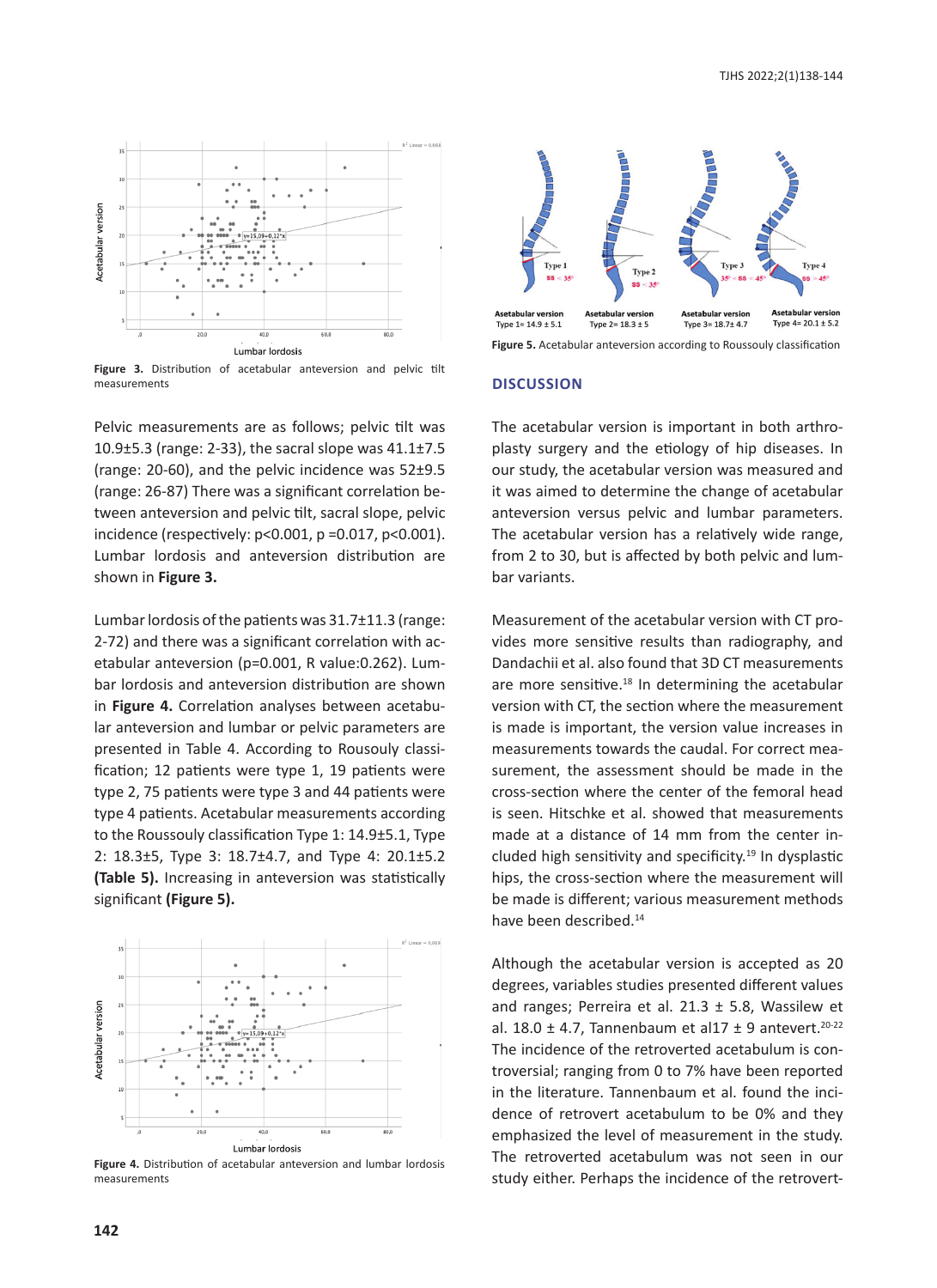ed acetabulum can be considered as <1%. In our results, the version value showed a high similarity with the contralateral hip and the non-pathological hip can be used for the version in patients. In bilateral CT measurements, the cross-section to be measured for the right or left acetabulum may be different. For correct version measurement, the center of the femoral head associated with the acetabulum to be measured should be considered.

The acetabular version is critical for successful results in hip arthroplasty. Correct placement of the acetabular component is required for successful long-term results in arthroplasty. In the absence of appropriate acetabular placement, an increase in early loosening and dislocation rates is observed.<sup>23</sup> For the position of the acetabular component, Reikerås et al. reported the target zone of the 10°–30° version.24 According to Lewinneck, the safe zone of the acetabular component is 5°–25° anteversion and 30°–50° inclination in radiographic measurements with manual techniques.<sup>25</sup> However, to determine anteversion in hip arthroplasty, the patient's history (trauma, dysplasia), ethnic and demographic characteristics should be questioned, especially the lumbar and pelvic parameters of the patients should also be examined. William et al. found tilt-adjusted acetabular surgery to be more stable than the classical Lewinneck safe zone.<sup>26</sup> Acetabular inclination/version has been suggested as 40/20 in case of neutral pelvic tilt, 47/34 in posterior pelvic tilt, and 38/9 in case of anterior pelvic tilt.<sup>27</sup> In this suggestion, especially the change in version compared to inclination stands out.

The hip is in a dynamic and integrative movement with both the spine and the pelvis. Hip diseases are affected by sagittal spine balance and spine pathologies. Recent studies have also shown a relationship between lordosis and hip pathologies.<sup>28</sup> A radiographic study designed to evaluate FAI within the context of the lumbosacral junction.<sup>29</sup> Therefore, lumbar spine variables may also affect hip surgery outcomes. In patients with a history of lumbar fusion surgery, more dislocations are observed in the long-term after hip arthroplasty.<sup>30</sup> Increased complications can be expected after hip arthroplasty in patients with a history of spine surgery.<sup>31</sup> Our study examined the relationship between the lumbar spine and hip joint through the acetabular version. Although there was a significant increase in the hip version with the increase in Roussouly classification, a correlation was observed between lumbar lordosis and the acetabular version. We recommend knowing the lumbar typing and lordosis in the planning of primary hip arthroplasty surgery.

#### **Limitation**

This study has some limitations. The first limitation is that this study included participants in a certain region. Another limitation is that the measurements are made only with supine CT, they do not include external radiological imaging methods and dynamic evaluations are not performed. However, the measurements were planned and standardized under the literature and were made by three orthopedics and traumatology doctors.

### **CONCLUSION**

The acetabular anteversion value is in a wide range, similar to that of the contralateral hip, and does not vary with age and gender. Lumbar and pelvic parameters have positive correlations with acetabular anteversion.

**Ethics Committee Approval:** The study was approved by the Local Ethics Committee in Kecioren Health Practice and Research Hospital (2021-10).

**Conflict of Interest:** None.

**Funding:** None.

**Informed Consent:** Consent was not obtained because of the retrospective nature of the study.

#### **REFERENCES**

- 1. Beck M, Kalhor M, Leunig M et al. Hip morphology influences the pattern of damage to the acetabular cartilage Femoroacetabular impingement as a cause of early osteoarthritis of the hip. J Bone Joint Surg Br 2005; 87B: 1012–8. https://doi.org/10.1302/0301-620X.87B7.15203
- 2. Dolan MM, Heyworth BE, Bedi A, et al. CT reveals a high incidence of osseous abnormalities in hips with labral tears. Clin Orthop Relat Res 2011; 469: 831–8. https://doi.org/10.1007/s11999-010-1539-6
- 3. To¨nnis D, Heinecke A. Current concepts review acetabular and femoral anteversion: relationship with osteoarthritis of the hip. J Bone Jt Surg 1999; 81: 1747–70. https://doi.org/ 10.2106/00004623-199912000-00014